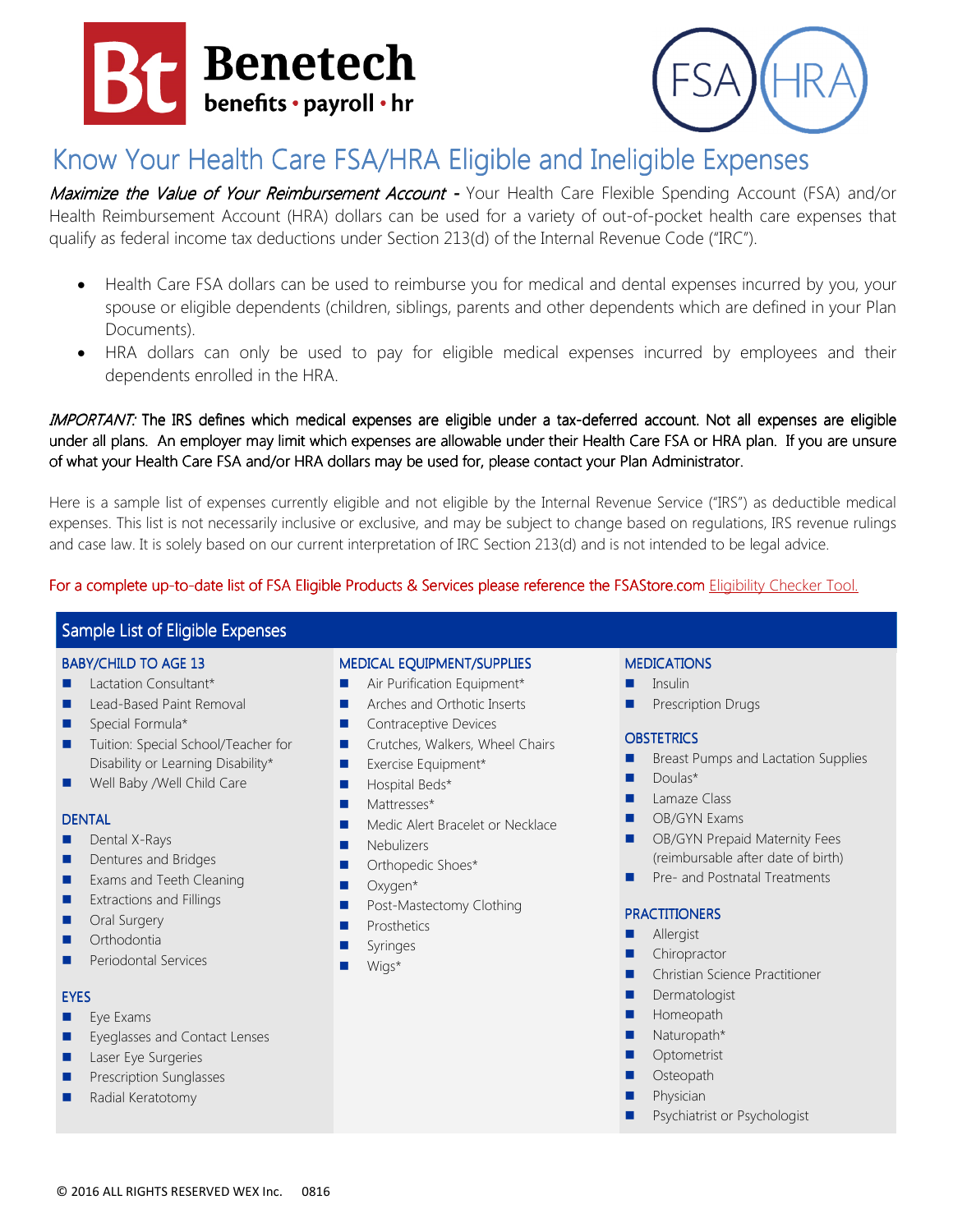# Sample List of Eligible Expenses

#### **HEARING**

- **Hearing Aids and Batteries**
- $H$  Hearing Exams

# LAB EXAMS/TESTS

- **Blood Tests and Metabolism Tests**
- **Body Scans**
- **Cardiograms**
- Laboratory Fees
- X-Rays

#### MEDICAL PROCEDURES/SERVICES

- **Acupuncture**
- **Alcohol and Drug/Substance Abuse** (inpatient treatment and outpatient care)
- **Ambulance**
- **Fertility Enhancement and Treatment**
- Hair Loss Treatment\*
- **Hospital Services**
- **Immunization**
- **In Vitro Fertilization**
- **Physical Examination** (not employment-related)
- Reconstructive Surgery (due to a congenital defect, accident, or medical treatment)
- Service Animals
- Sterilization/Sterilization Reversal
- Transplants (including organ donor)
- **T** Transportation\*

#### **THERAPY**

- **Alcohol and Drug Addiction**
- Counseling (not marital or career)
- **Exercise Programs\***
- **Hypnosis**
- **Massage\***
- **Occupational**
- **Physical**
- **Smoking Cessation Programs\***
- **Speech**
- **Neight Loss Programs\***

Note: This list is not meant to be all-inclusive, as other expenses not specifically mentioned may also qualify. Also, expenses marked with an asterisk (\*) are "potentially eligible expenses" that require a Note of Medical Necessity from your health care provider to qualify for reimbursement. For additional information, check your Summary Plan Document or contact your Plan Administrator.

Please Note: Currently, the IRS does NOT allow the following expenses to be reimbursed under Health Care FSAs or HRAs, as they are not prescribed by a physician for a specific ailment.

| Sample List of Ineligible Expenses |                                                                   |  |                                                   |  |                                                   |  |  |
|------------------------------------|-------------------------------------------------------------------|--|---------------------------------------------------|--|---------------------------------------------------|--|--|
|                                    | Contact Lens or Eyeglass Insurance<br>Cosmetic Surgery/Procedures |  | Marriage or Career Counseling<br>Swimming Lessons |  | Personal Trainers<br>Sunscreen (spf less than 30) |  |  |
|                                    | Electrolysis                                                      |  |                                                   |  |                                                   |  |  |

Note: This list is not meant to be all-inclusive.